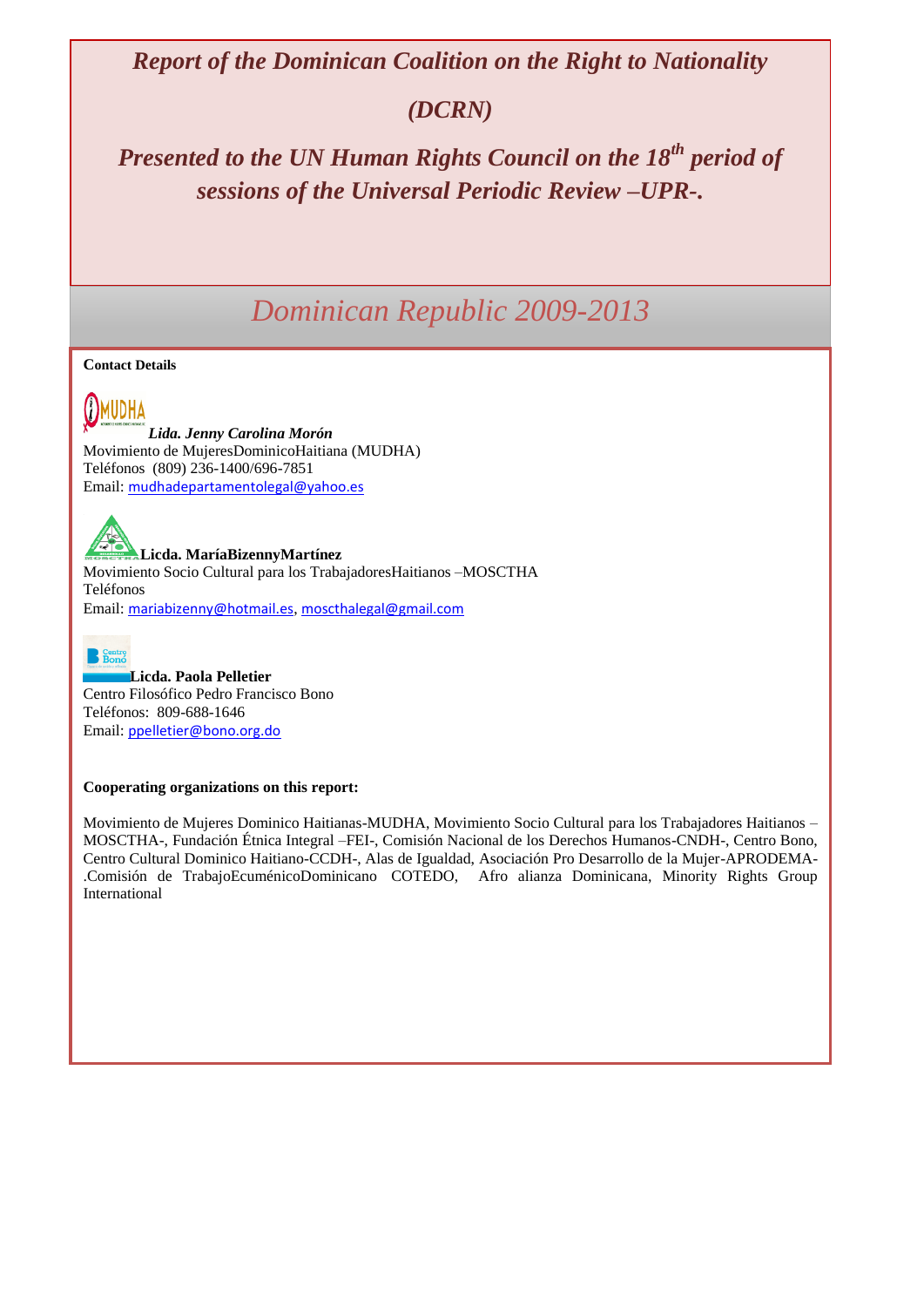**Recommendations related to the right to nationality of Haitians and their descendants, are found between those that did not receive support from the State, during the 13th period of sessions of the Human Rights Council during the Universal Periodic Review.**

*1. Ensure that appropriate legal frameworks are in place in line with the international conventions governing the issue of nationality (Canada): The Dominican Republic does not accept this recommendation;*

*2. Cancel all retroactive measures taken to replace the principle of jus soli with the principle of jus sanguinis for the acquisition of nationality (Spain): The Dominican Republic agrees that the law is not retroactive, but cannot accept the allegation that the Constitution is applied in a retroactive manner;*

*3. Take further steps to tackle impunity, including independent investigations of killings by security forces (United Kingdom): The judiciary in the Dominican Republic is constitutionally independent and its investigations and decisions are impartial and objective;*

*4. Adopt measures to ensure that Dominican of Haitian descent are not denied citizenship or access to civil and birth registration procedures and are not arbitrarily subject to retroactive cancellation of birth and identity documents (United States): This is not acceptable because, as noted earlier, application of the law is not retroactive in the Dominican Republic. In addition the Constitution of the Dominican Republic is not subject to interpretation as to who is or is not a Dominican;*

*5. Apply consistent and non-discriminatory citizenship policies and practices (Canada).*

- 1- The elapsed time between 2009 and 2013, has been a period of legislative advances, considering the recognicement of the civil and political rights in the Dominican Republic. Nevertheless, there are still discriminatory practices, as well as other state actions, directed towards a minority group: **the children of the Haitian immigrants born on Dominican soil.**
- 2- In reality this group presents a national minority and faces different situations which may be defined as: a) the denial of the right to nationality. B) the deficiency of the civil register. C) the implementation of the book of foreigners. D) the administrative denationalization and discriminatory politics coming from the Dominican government.

## **a. Advances**

- 3- In this period new acknowledgements of the rights implemented years ago have been risen. The reformed constitution recognizes, in article 18, paragraph 1, that the Dominican woman endows the Dominican nationality to her children *jus sanguinis*. Paragraph 5 of the abovementioned article allows the female to acquire the Dominican nationality through marriage. Nevertheless, we will have to wait to see the development of the implementation of this article in national life.
- 4- The automation process of the Dominican civil registers, the implementation of the website of the central elective congress, as well as the publication of informative bulletins to inform the national citizens.

# *Systematic and permanent denial to the nationality (Dominicans who have never possessed identity papers)*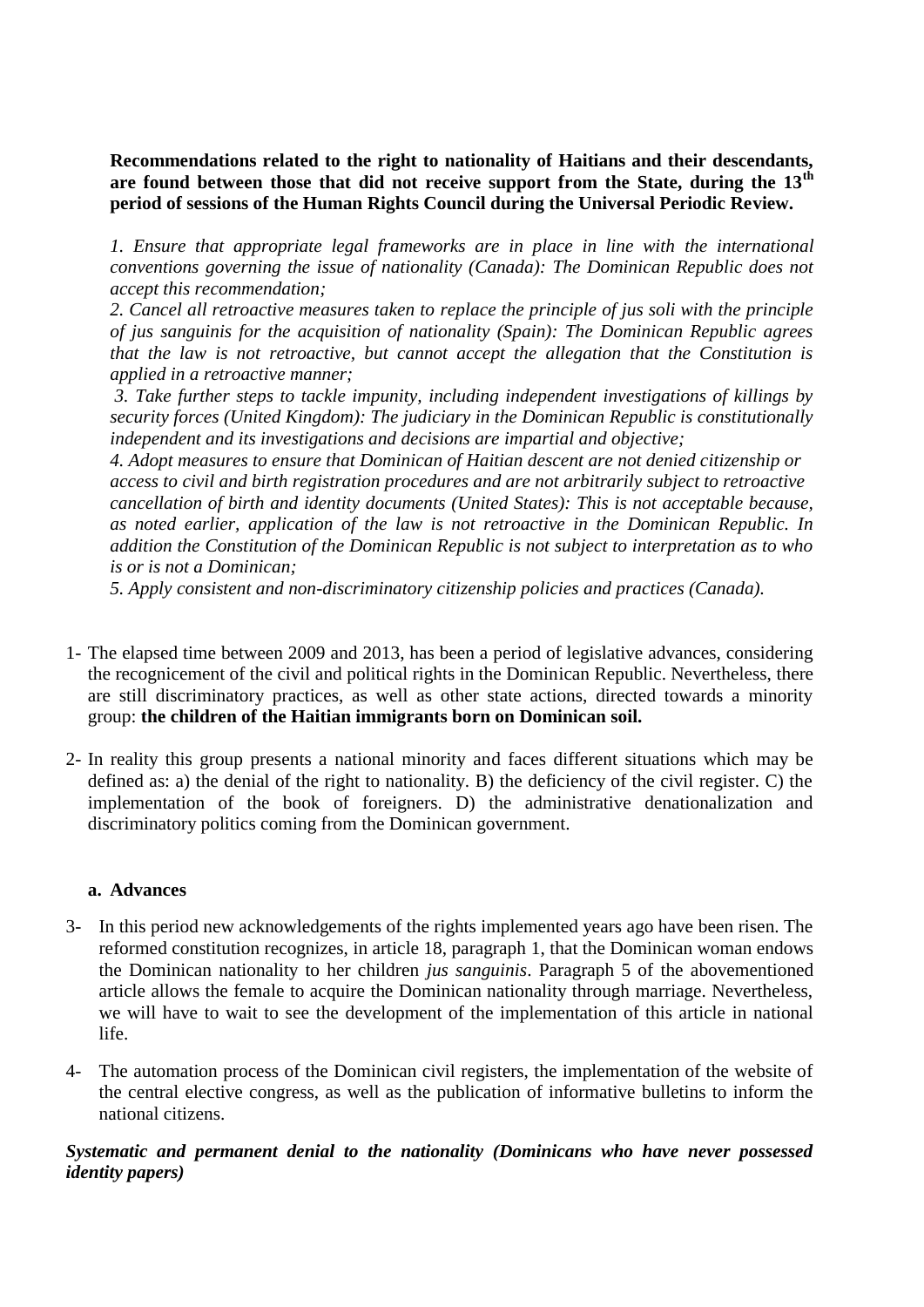- 5- With the adopton of the constitution on the 26th of January 2010, the Dominican Republic changed the manner to obtain the Dominican nationality and created conditions for the same process. Article 18, paragraph 3 establishes, in a constitutional manner, the denail of the Dominican nationality to children who have been born on Dominican soil as sons of 'illegals'. This same article establishes in paragraph 2, who is considered as Dominican: "Those who enjoy the Dominican nationality before this constitution enters into force". Thus, Dominicans are those born before 2010, but there are different positions and interpretations by powerful state actors. However, there still has not been an interpretation with respect to the new actor: the constitutional tribunal. Given this situation, men, women, children and youngsters, children of haitian immigrants born in the country; those who the Dominican state always has denied the right to nationality and registration in the civil registry; now do not have any other solution than: *"To live as a foreigner on the land that saw them being born".*
- 6- It has been over 10,15,20 years that, given the situation, children of immigrants born on Dominican soil are obliged to register themselves in the book of foreigners; even though they have the right to obtain Dominican nationality without any legal restrictions or conditions from the moment they are born. The denial of the right to nationality to these citizens has been a subject of debate, nationally and internationally. The Dominican state has been condemed in 2005 by the Inter-American Court of Human Rights, due to the denial of the right to nationality to children of Haitian immigrants, who have been born in the Dominican Republic. Currently the state has not complied with the aforementioned sentence.<sup>i</sup>
- 7- Even thought there exists an international sentence which obliges the state to comply with certain obligations related to the nationality and the civil register, the restistence to recognize this right persists in all societal spheres. The Supreme Court of Justice established in 2005: "*That the children of foreign mothers botn in the country are not Dominicans, and these may not justify their entrance and permanence in the Dominican Republich as to claim this right".ii*The systematic denial of the right to nationality to this grup has caused this group to stay within the cicles of the marginalized, it has led to social exclusion and extreme poverty, which is considerably aggravating on a daily bases, in addition to the psychological and emotional consequences which frustrates these people in their life projects. The women and children from this group are even more vulnerable, which leads the problem of undocumentation to aggravate considerably. iii

## *b. The Civil Register in the Dominican Republic (Deficiencies, customs, and implementation)*

8- The Dominican constitution established in article 55, paragraph 8: *"Every personhas the right to be registered free of charged in the civil register of the book of foreigners, and to obtain the public documents which prove their identity, according to ley and from their birth onwards."* Nevertheless, over the past years there has been a considerable amount of cases <sup>iv</sup> reported to the organizations of the civil society, where Dominican women of Haitian origin have not been able to register the birth of their children, because they are faced with the denial of their identity papers ( birth certificate, identity card); documents necessary for this registry. There is the case of *Antonia Pierre*, as an instance, who could not register the birth of her 20 months old son, since she faced the rejection of her identity card, since over 2 years. Cases such as Antonia's, are common in the country: women suffer from a denial of their rights.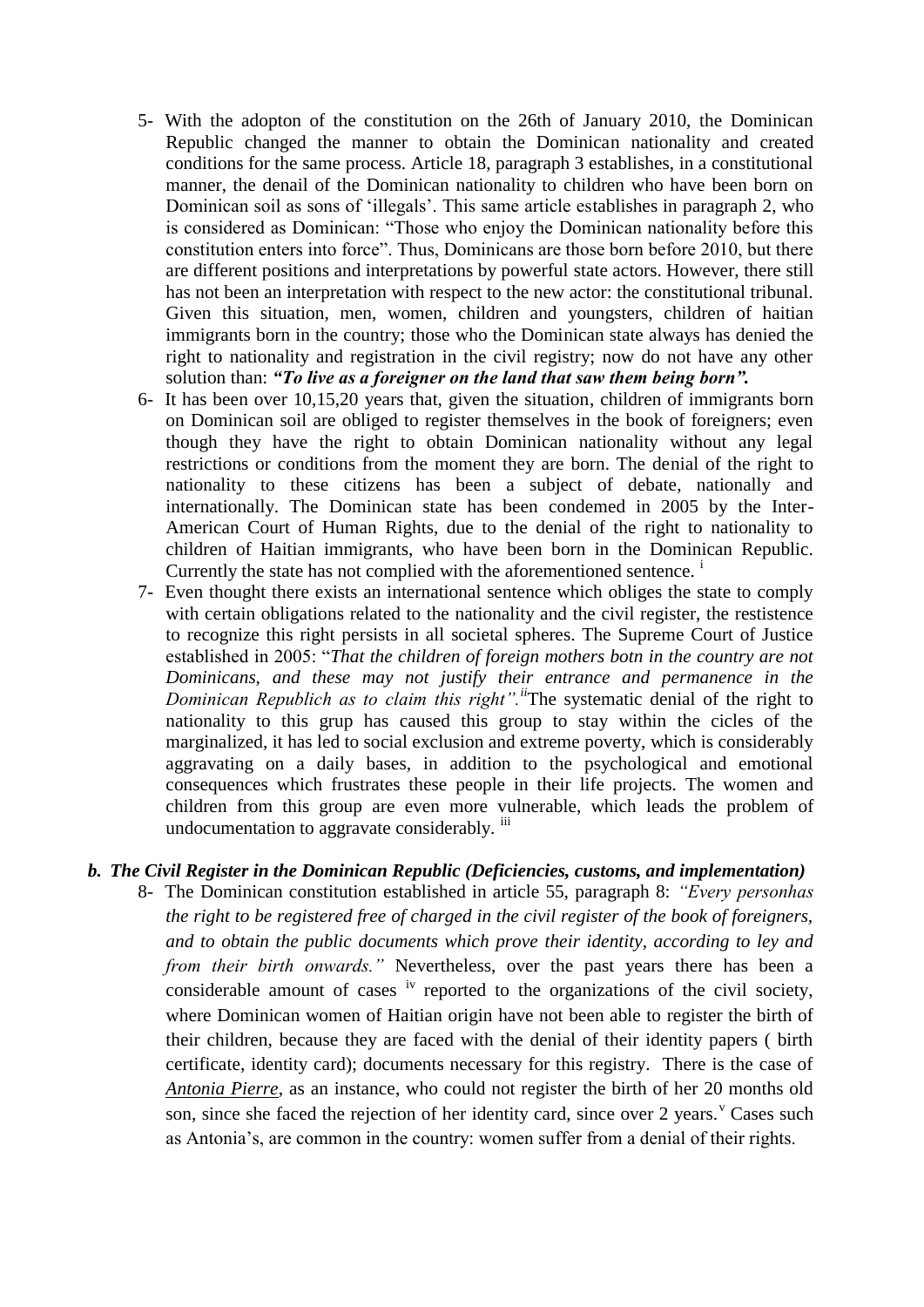- 9- There are many children living under conditions of statelessness, due to the State's denial to give documents to their mothers. The legislative reality is that the child is assumed to be his mother's child soley due to the fact his birth. As a result, the nationality and the documentation of the mother is transferred to the child. The Dominican women, continues carrying the weight of the responsibility of the identity of ther children. It is through them, that the denial of the rights in relation to the documentation are manifested on the women; the consequences flow from the legal spheres to the family spheres. As an instance there are those cases where the children blame their parents for the problems they encounter as a result of their documents of the lack of possessing a legal identity and thus blame their parents for their poverty and marginalization. vi
- 10-Also related to the civil regster, is the lack of efficient informative mecanisms where the beneficials are able to search for information related to the available services. There is evidence showing that an estimated 40% of the women residing in the country, who have given birth during the last couple of years, have not been able to realize the declaration of the birth of their children: one of the principle obstacles is the lack of information on the procedures. <sup>vii</sup>
- 11-In the recommenations related to nationality, which were earlier made to the Dominican Republic, there has been suggested to garantize the right to be registered immediately after birth through an inclusive and simplified process, to every child. Unfortunately, this recommentation has not been complied with, seen that there still exist an indefinite number of children of immigrants, especially Haitian immigrants, whose births have not been registered. When a child is born in a medical centre, the clercks are unable to provide proof of the birth, hence there is no way to prove the birth of these children.

#### **c.** *The book of foreigners in the Dominican Republic (Foreigner's registry)*

- 12-Since 2007 the book for the registery of the births of children of foreign mother's,not residing in the country, also known as the "book of foreigners" viii, has been implemented. The intention to create a register where births of children of foreign mother's can be registered, in principle, is a good alternative to the problem of the existing undocumentation and statelessness in the country. Nevertheless, the implementation of this register has created suspicion under the organizations of the civil society, as well as under the beneficials themselves. The fact that the Dominican Republic is able to administer the nationality of other countries through this register is questioned. Additionally, it puts into doubt whether the registry as a foreigner, in this book of foreigners supposes a declaration of birth in the country of origin.
- 13-Questionable stays the creation of a system to register and administer foreign nationalities, without having clarity on the system being trusthworthy, legal and safe. Organizations of the civil society have not been succesfull in understanding how it can be pretended thath children are registered as foreigners and receive a birth certificate with the Dominican national armorial bearings, and at the same time establish that these children are nationals of the determinated country, while the administrative clercks of this department are the same officials of the Dominican civil register. For example: there is a case of a Haitian women living in Batey Bienvenido, East Santo Domingo, who registered her children as foreigners and received birth certificates with the Dominican national armorial bearings and received these documents at the same civil department where normally, the Dominican nationals are registered.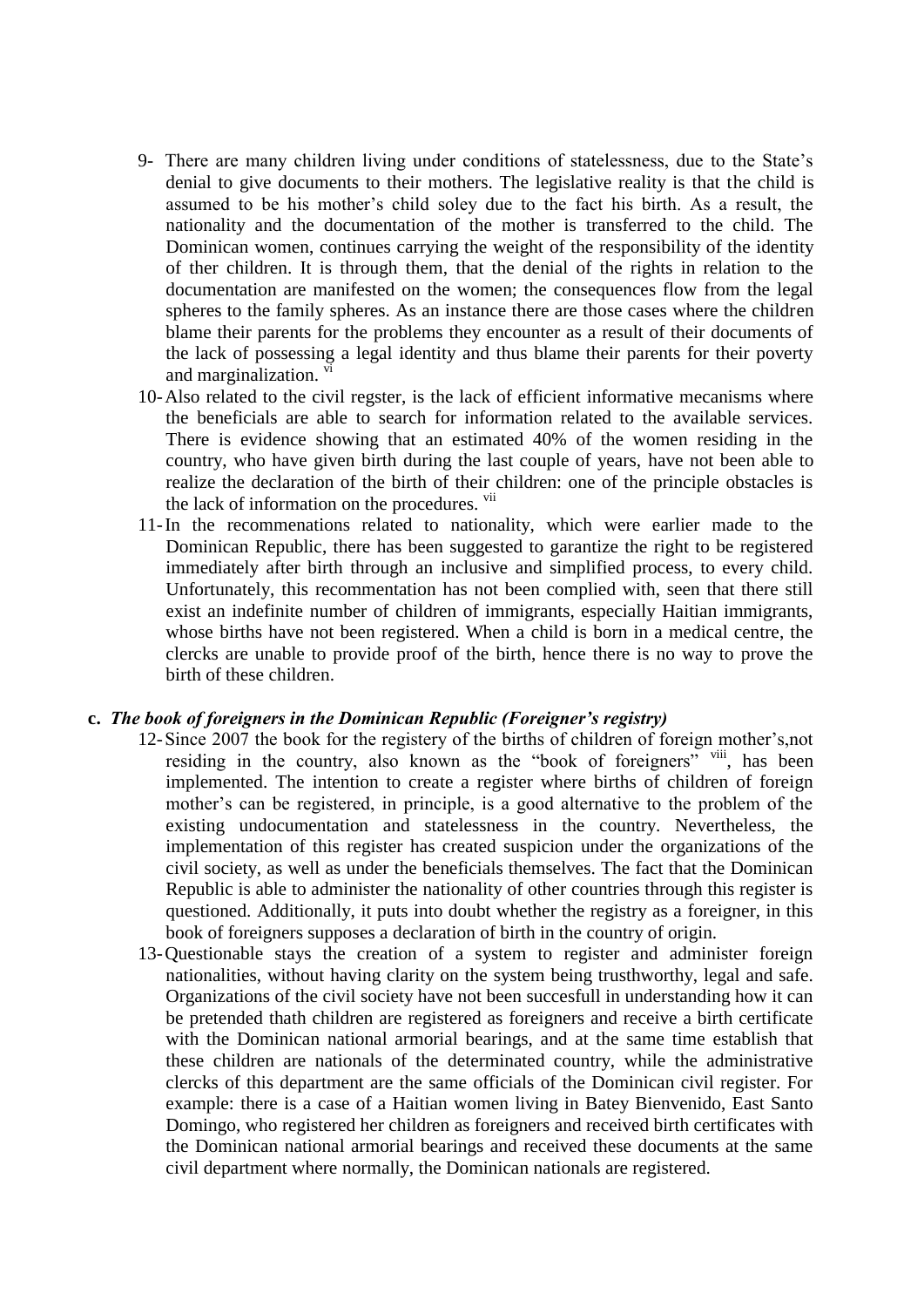#### *d. The administrative de-nationalization and the discriminatory politics of the State*

- 14-On 10 December 2007, the council of the Central Elective Congress (CEC) emitted resolution 12-07, which ordained the provisional suspension of all civil state acts with irregular indications. This resolution was preceded by the subpoena 017-07, emitted by the administrative council of the CEC. This same CEC pretends that individuals registered in the Dominican civil registry, thus recognized as Dominicans, should be unilaterally taken out of this registry and subscribed to the book of foreigners; through a process of 'de-nationalization'. This is a unilateral descicion adopted by the CEC, without undergoing the legislative process. This measure, which is above anything else discriminatory, is being applied in retrospect to those born before 2007, irrespectively of the descicions taken by the international tribunals, and regardless to the principle of retrospectivity of the law.
- 15-The only manner to prove one's existence, civil status and nationality in the Dominican Republic is through one's birth certificate. Without this birth certificate, or one's identity card, it is impossible for a citizen to develop itself politically, socially, economically, and culturally. The system of nacional registry has been designed in such a way, that the acceptance of one's nationality is a related to the registration of one's name through a birth certificate submitted by an official of the civil state of the Dominican Republic. This submission should be accompanied by the submission of the identity card, which acquires the authorization of the State in order to exercise one's civil and political rights.
- 16-Those affected by these measures, do not notice their situation untill they proceed to solicite an extract of their birth certificate in one of the civil state departments, for diverse actions in their civil life. To many Dominicans of Haitian origin who have solicited certified copies of their birth certificates in the office of the civil registry, identity cards in one of the documentation centres, passports, or register the births of their children in one of the civil state offices, the granting of documents is denied without any form of explication; or they are being told that they are descendents of foreigners; or because they are children of Haitians [and therefore classified as #HH]; or because of a pheno typical critique related to their physical appearance or skin tone; or because their are the child of illegal parents or parents with an irregular civil status,  $\alpha$  is the vecause they should request the document in the foreigners department of the CEC. This has been happening to all Dominicans of Haitian origin accross the country. It happens to individuals of all ages: from children requesting a copy of their birth certificate to register at school, to youngsters trying to register in universities, to adults possessing valid identity papers and passports, who require a copy to enable them to travel or acquire a scholarship.
- *17-*Through the denial of their identity documents, they enter a state of 'denationalization'and statelessness. Their civil and political rights, as well as their economic, cultural and social rights, are continuously being violated; without these identity papers they will be unable to declare their children, enter into marriage, they are unable to continue to high school and university, they cannot apply for employment, they cannot obtain a health insurance, open a banking accounts, obtain a passport, or a visa to travel out of the country. Additionally, they face the risk of deportation, given the context of the massive, systematic, and generalized deportation of Haitians and Dominicans of Haitian origin who never possessed documents [another stateless group]. This group is affected by the 2007 administrative measures.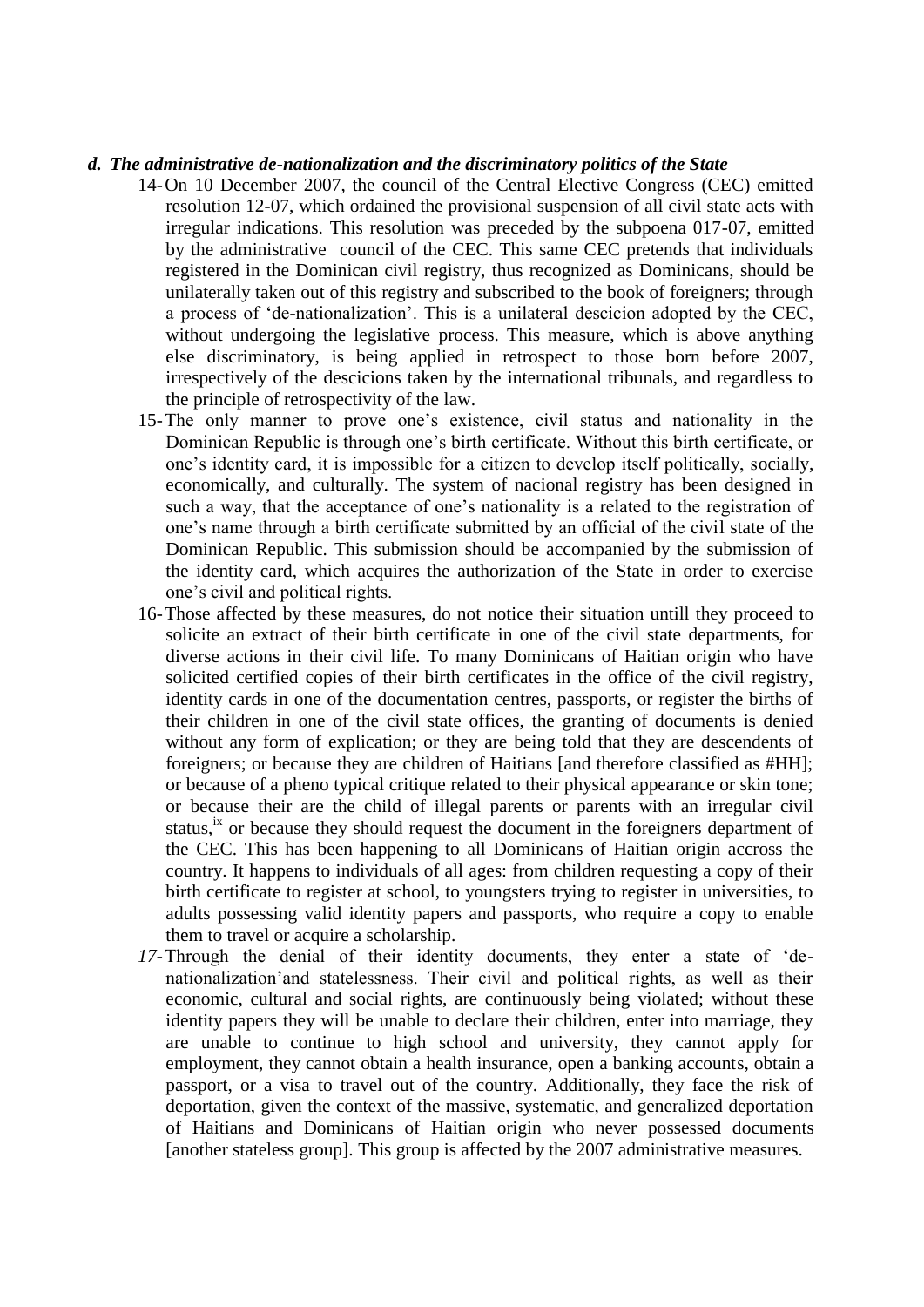- *18-*After a 6 year long battle, where the affected party has empowered itself in the movement 'Reconoci.do' againts the 2007 measures of the CEC. Some cases are being examined by the Inter-American Court of Human Rights. The political discourse has unsettles the public opinion nationally and internationally, expressing that it is about children of illegal or undocumented immigrants. <sup>x</sup> The CEC is currently experiencing a political crisis between their members and other corrupt situations, and power misuse. Up until the point where the National Congress recently called into existence a committee to investigate the facts. The country's president has promised to resolve the situation of the affected party, in his political campaign, however since the beginning of his presidency, the 16th of August 2012, he has not publicly restated his promise.
- *19-*Regarding the number of affected individuals, it is impossible to indicate an estimation. As stated before, the indivudual will ignore his situation until he will procede to request his birth certificate in the corresponding civil state department. There are hundreds of children who have not been declared after 2007, due to the measures that affect their parents or one of them. Recently, in February 2013, the CEC ordened to deregister 22,673 "foreigners" [ 75% were of Haitian origin] from the civil registry, and register them in the book of foreigners, where the department of migration will judge upon their situation.
- *20-*There have always been systematic practices, adopted and tolerated by the state directed towards the denial of rights of thousends of Dominicans, which makes them unable to live as nationals of their country. This denial also functions as a discriminatory mecanism of a specific population: black people of Haitian origin.
- *21-* In 2010, the constitution was adapted and limited the right of *Jus Solis* to children born in the Dominican Republic of parents with the status of legal residents (article 18.3) and to those who had the Dominican nationality before the 2010 constitution entered into force (article 18.2). In practice this means that this measure is applied in retrospect, with the result that thos individuals who were denied or revoked their nationality before the constitution entered into force, are nou in fact illegal residents.
- *22-*In relation to the situation faced by Dominicans of Haitian origine in the Dominican Republic, the Inter-American Commission of Human Rights, during their session in March 2013, expressed their grave concern on the de-nationalization of the Dominicans of Haitian origin, seeing that the problem has worsened. The Commission of the Elimination of Racial Discimination, in their final observations in their session in February 2013, recommended: to eliminate the administrative obstacles to acquire identity documents of the Dominicans of Haitian origin and reissues the, by the State, confiscated, annuled, or destroyed identity papers.<sup>xi</sup> Nevertheless, the State continues to adopt measures in favor of the illegal administrative dreg that denies the nationality to a national minority born and recognized as Dominicans. For instance, there is the case of Miguelina Jacob, daughter of a Dominican mother and a Haitian father. This youngster confronted the denail of her identity card in 2007, which was approved through a judicial discourse. After one year, she again became a victim of the same situation, however this time her birth certificate was denied. The refusal to provide her birth certificate is currently continuing.  $x^{iii}$
- 23- Except for being deprived of their nationality, as has been showns, many Dominicans without identity papers, and those affected by resolution 12-07, face deportation to Haiti. In 1999 Haiti and the Dominican Republic signed a bi-national agreement regarding the conditions of deportations, including the requirement to respect the process and provide a written notice on the deportation. The deportations should only occur at nighttime, in official and border functions, and those deported should be able to contactheir families and gather their identity papers. Nevertheless, the states ignore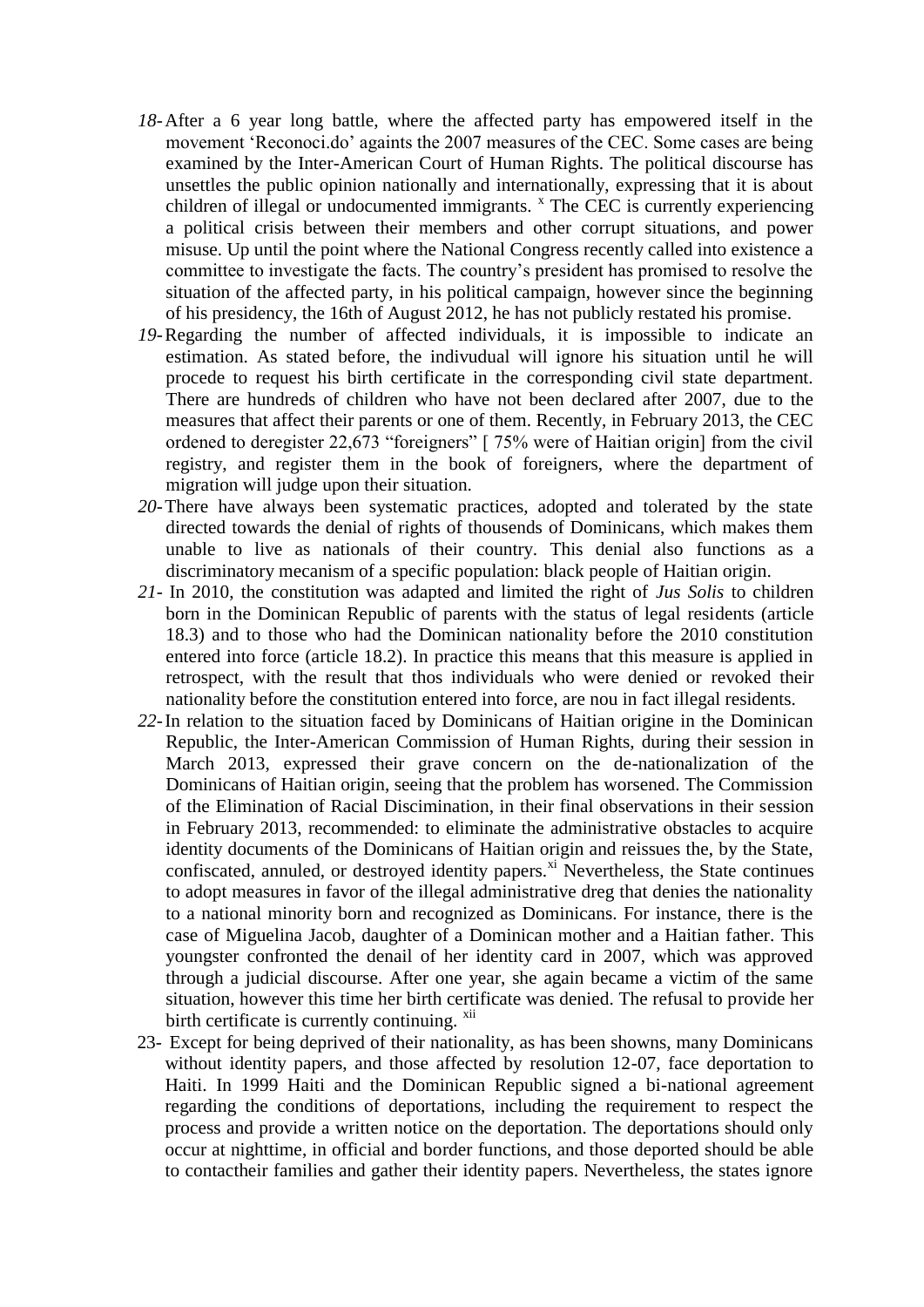those requirements set out in the abovementioned agreement; violating the most basic garantees, such as a fair process and individual determination of the cases.

- 24- In 2011, the general direction of the civil registry, submitted subphoena 32-11, after a thematic session of the Inter-American Court of Human Rights on the de-nationalization of those affected by resolution 12-07. The same ordened civil state officials to deliver birth certificates in provisional forms in cases that were still under investigation. This disposition allowed that dozens of individuals affected by resolution 12-07 obtained duplications of their birth certificates. Nevertheless, the application of subphoena 32-11 has not been generalized, or applied in all officed. Thus, there continue to be situations of denial of the obtainment of duplicated of birth certifictes, identity papers, passports, and inscriptions to the civil registry. A practice imposible to solve at the moment.
- 25- The judicial safeguard sentences favorably of the affected, order the CEC to provide identity papers. The CEC does not exercise this sentence. In return, the CEC re-established its position: demanding the annulment of the birth certificates of the affected, especially those who won their cases. This creates a judicial insecurity. Recently, the CEC has notified their offices that they cannot provide birth certificates to those affected, until their has been a court ruling aginst the annulment.
- 26- The discriminatory denial and arbitrary nationality of Dominican individuals of Haitin origin (as much before as after the 2010 reform of the constitution), and the retrospective annulment of the nationality of individuals already recognized as Dominicans, are illegal actions. They are legal and administrative measures and discriminatory practices.

# **Recommendations**

- 1. Eliminate the 2007 administrative measures, subphoena 17-07 and resolution 12-07, and comply with the1944 law on civil state acts, according to a fair legal process. Cease discriminatory politics in relation to the civil registry, which affect Dominicans of Haitian origin.
- 2. Implement the sentences of the Inter-American Court of Human Rights.
- 3. Garantee the registration to the civil registry to all children born on Dominican soil, without distinguishing in sex, ethnicity, nationality, origin, or descendence, in accordance with the international treaties and conventons ratified by the State.
- 4. Garantee the rights set out in the constitution, especially in relation to article 18 on the right to nationality.
- 5. Dominican autorities should stop retaining the birth certificates in an administrative manner.